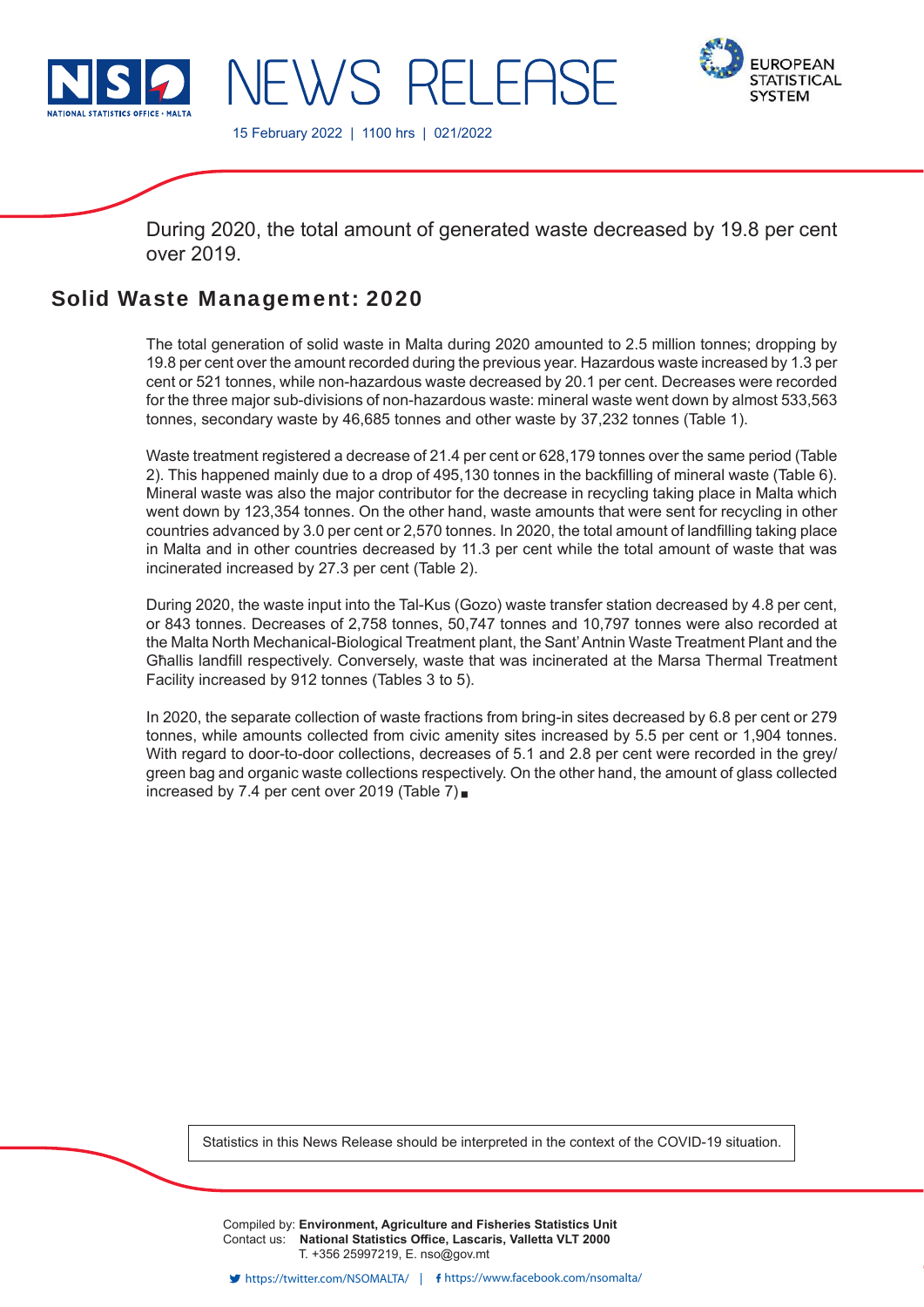**Table 1. Waste generation by year and category ...**

|                      | <b>Waste category</b>                        |                              |         |             |         |                   |         |
|----------------------|----------------------------------------------|------------------------------|---------|-------------|---------|-------------------|---------|
| <b>EWC-Stat code</b> | <b>Description</b>                           | Hazardous /<br>Non-hazardous | 2016    | 2017        | 2018    | 2019 <sup>3</sup> | 2020    |
| 1.1                  | Spent solvents                               | <b>HAZ</b>                   | 1,294   | 2,049       | 1,708   | 1,305             | 1,747   |
| $1.2$                | Acid, alkaline or saline wastes              | <b>NHAZ</b>                  | 14      | 33          | 3       |                   |         |
| 1.2                  | Acid, alkaline or saline wastes              | <b>HAZ</b>                   | 67      | $\mathbf 0$ | 16      | 51                | 124     |
| 1.3                  | Used oils                                    | <b>HAZ</b>                   | 286     | 209         | 826     | 356               | 597     |
| 1.4, 2, 3.1          | <b>Chemical wastes</b>                       | <b>NHAZ</b>                  | 634     | 573         | 537     | 710               | 674     |
| 1.4, 2, 3.1          | <b>Chemical wastes</b>                       | HAZ                          | 20,562  | 14,428      | 6,434   | 16,513            | 15,442  |
| 3.2                  | Industrial effluent sludges                  | <b>NHAZ</b>                  | 0       | -1          | 0       | $\mathbf 0$       | 27      |
| 3.2                  | Industrial effluent sludges                  | <b>HAZ</b>                   | 174     | 695         | 2,341   | 1,282             | 586     |
| 3.3                  | Sludges & liquid wastes from waste treatment | <b>NHAZ</b>                  | 7,118   | 9,516       | 9,931   | 11,402            | 4,079   |
| 5                    | Health care and biological wastes            | NHAZ                         | 3       |             |         |                   | 0       |
| 5                    | Health care and biological wastes            | HAZ                          | 402     | 416         | 448     | 457               | 632     |
| 6.1                  | Metallic wastes, ferrous                     | <b>NHAZ</b>                  | 25,017  | 11,333      | 33,754  | 39,878            | 16,663  |
| 6.2                  | Metallic wastes, non-ferrous                 | <b>NHAZ</b>                  | 3,053   | 14,068      | 4,057   | 4,091             | 4,094   |
| 6.3                  | Metallic wastes, mixed                       | <b>NHAZ</b>                  | 2,370   | 17,590      | 1,460   | 1,501             | 2,070   |
| 7.1                  | Glass wastes                                 | <b>NHAZ</b>                  | 7,210   | 6,229       | 7,884   | 8,746             | 7,385   |
| 7.2                  | Paper and cardboard wastes                   | <b>NHAZ</b>                  | 18,927  | 18,651      | 14,469  | 20,924            | 19,536  |
| 7.3                  | <b>Rubber wastes</b>                         | <b>NHAZ</b>                  | 2,492   | 3,009       | 2,461   | 2,326             | 2,845   |
| 7.4                  | <b>Plastic wastes</b>                        | <b>NHAZ</b>                  | 8,657   | 7,618       | 7,201   | 9,220             | 8,802   |
| 7.5                  | Wood wastes                                  | <b>NHAZ</b>                  | 10,097  | 8,339       | 9,738   | 10,281            | 10,230  |
| 7.6                  | <b>Textile wastes</b>                        | <b>NHAZ</b>                  | 568     | 980         | 1,195   | 1,822             | 1,475   |
| 7.7                  | Waste containing PCB                         | <b>HAZ</b>                   |         | -1          |         | 8                 |         |
| 8 (excl. 8.1, 8.41)  | Discarded equipment                          | <b>NHAZ</b>                  | 245     | 574         | 616     | 1,228             | 249     |
| 8 (excl. 8.1, 8.41)  | Discarded equipment                          | HAZ                          | 2,330   | 3,517       | 3,447   | 2,878             | 2,940   |
| 8.1                  | <b>Discarded vehicles</b>                    | HAZ                          | 104,844 | 21,001      | 13,945  | 14,556            | 12,760  |
| 8.41                 | Batteries and accumulators wastes            | <b>NHAZ</b>                  | 14      | 27          | 29      | 147               | 30      |
| 8.41                 | Batteries and accumulators wastes            | <b>HAZ</b>                   | 991     | 1,843       | 1,821   | 1,816             | 1,339   |
| 9.1                  | Animal and mixed food waste                  | <b>NHAZ</b>                  | 7,116   | 8,376       | 13,160  | 33,445            | 33,213  |
| 9.2                  | Vegetal wastes                               | <b>NHAZ</b>                  | 4,608   | 4,355       | 5,089   | 6,938             | 5,556   |
| 9.3                  | Animal faeces, urine and manure              | <b>NHAZ</b>                  | 8,926   | 8,147       | 9,954   | 10,606            | 9,469   |
| 10.1                 | Household and similar wastes                 | <b>NHAZ</b>                  | 223,524 | 244,729     | 245,718 | 236,097           | 224,219 |
| 10.2                 | Mixed and undifferentiated materials         | <b>NHAZ</b>                  | 17,297  | 20,708      | 24,011  | 31,779            | 30,035  |
| 10.2                 | Mixed and undifferentiated materials         | HAZ                          | 3       | 12          | 52      | 71                | 12      |
| 10.3                 | Sorting residues <sup>1</sup>                | <b>NHAZ</b>                  | 88,433  | 94,341      | 98,674  | 108,174           | 68,789  |
| 10.3                 | Sorting residues <sup>1</sup>                | HAZ                          |         |             |         | 1,352             | 2,009   |
| 11                   | Common sludges                               | <b>NHAZ</b>                  | 38,669  | 36,609      | 30,753  | 33,800            | 39,791  |

tonnes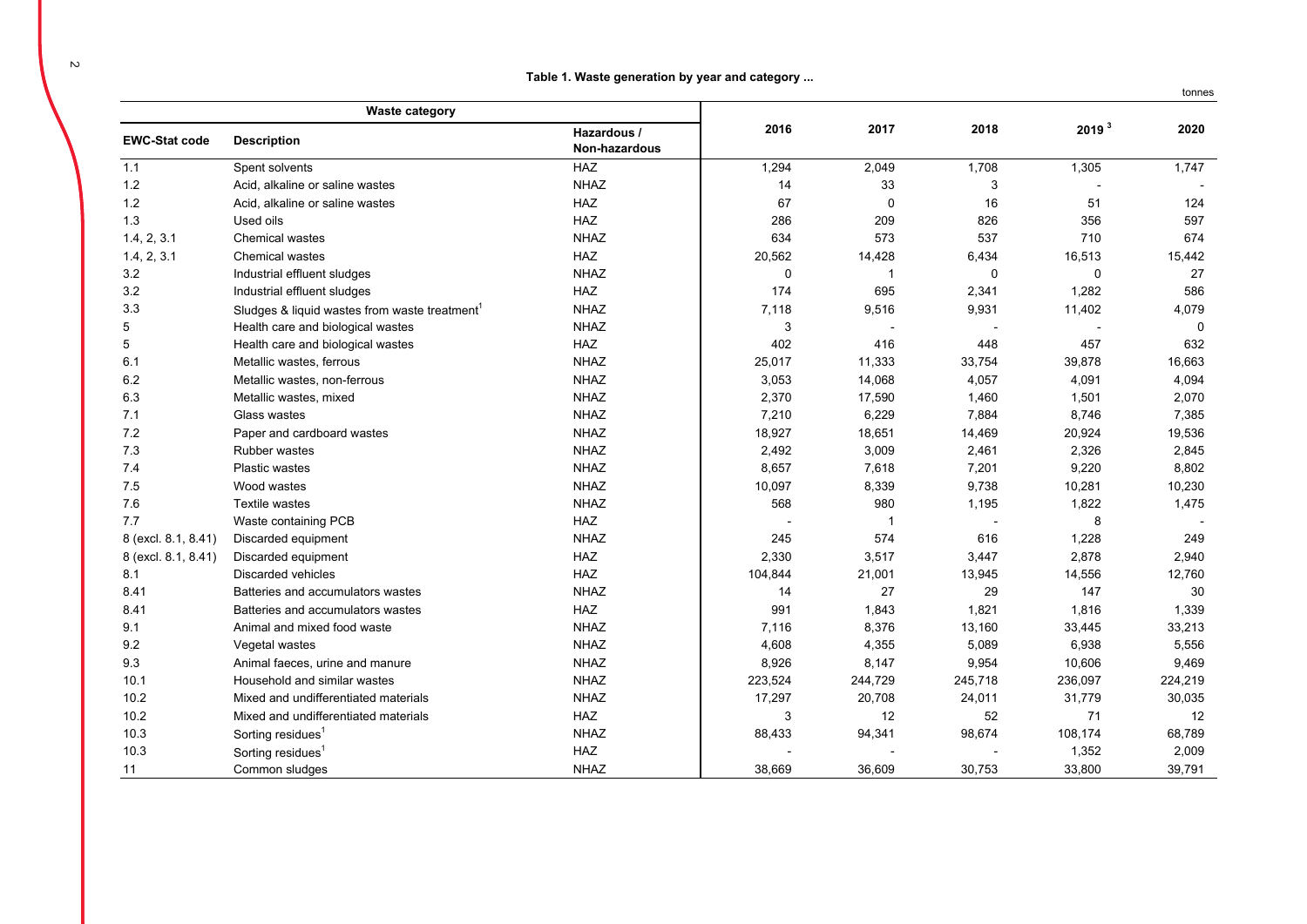|                               |                                                           |                              |           |                |           |                   | tonnes    |
|-------------------------------|-----------------------------------------------------------|------------------------------|-----------|----------------|-----------|-------------------|-----------|
|                               | <b>Waste category</b>                                     |                              |           |                |           |                   |           |
| <b>EWC-Stat code</b>          | <b>Description</b>                                        | Hazardous /<br>Non-hazardous | 2016      | 2017           | 2018      | 2019 <sup>3</sup> | 2020      |
| 12.1                          | Mineral waste from construction & demolition              | <b>NHAZ</b>                  | 1,296,533 | 1,678,471      | 1,877,525 | 2,460,128         | 1,894,591 |
| 12.1                          | Mineral waste from construction & demolition <sup>2</sup> | <b>HAZ</b>                   | 0         | $\overline{2}$ | 0         |                   |           |
| 12.2, 12.3, 12.5              | Other mineral wastes <sup>2</sup>                         | <b>NHAZ</b>                  | 57,741    | 37,941         | 40,581    | 32,631            | 37,939    |
| 12.2, 12.3, 12.5              | Other mineral wastes <sup>2</sup>                         | <b>HAZ</b>                   | 349       | 3,217          | 559       | 627               | 3,276     |
| 12.4                          | <b>Combustion wastes</b>                                  | <b>NHAZ</b>                  |           |                |           | 57                |           |
| 12.4                          | Combustion wastes                                         | <b>HAZ</b>                   | 2,581     | 914            | 134       |                   |           |
| 12.6                          | Soils <sup>2</sup>                                        | <b>NHAZ</b>                  | 16,179    | 447            | 44        | 25                | 5         |
| 12.6                          | Soils <sup>2</sup>                                        | <b>HAZ</b>                   |           |                | 21        |                   | 118       |
| 12.7                          | Dredging spoils <sup>2</sup>                              | <b>NHAZ</b>                  |           | 439,298        | 120,000   | 702               | 27,388    |
| 12.7                          | Dredging spoils <sup>2</sup>                              | <b>HAZ</b>                   |           |                |           |                   | 171       |
| 12.8, 13                      | Mineral waste from waste treatment & stabilised waste     | <b>NHAZ</b>                  | 338       | 332            | 310       | 329               | 353       |
| 12.8, 13                      | Mineral waste from waste treatment & stabilised waste     | <b>HAZ</b>                   | 244       | 193            | 274       | 267               | 306       |
| <b>Total hazardous</b>        |                                                           |                              | 134,128   | 48,497         | 32,025    | 41,538            | 42,059    |
| <b>Total non-hazardous</b>    |                                                           |                              | 1,845,786 | 2,672,302      | 2,559,156 | 3,066,988         | 2,449,507 |
| Mineral waste                 |                                                           |                              | 1,370,453 | 2,156,157      | 2,038,150 | 2,493,486         | 1,959,923 |
| Secondary waste               |                                                           |                              | 95,889    | 104,188        | 108,916   | 119,905           | 73,220    |
| Other waste                   |                                                           |                              | 379,444   | 411,957        | 412,090   | 453,596           | 416,364   |
| <b>Total waste generation</b> |                                                           |                              | 1,979,914 | 2,720,799      | 2,591,181 | 3,108,526         | 2,491,566 |

#### **… Table 1. Waste generation by year and category**

 $1$  Waste generated from waste treatment operations (secondary waste).

<sup>2</sup> Mineral waste.

 $3$  Revised.



## **Chart 1. Annual waste generation by category aggregates**

 $\omega$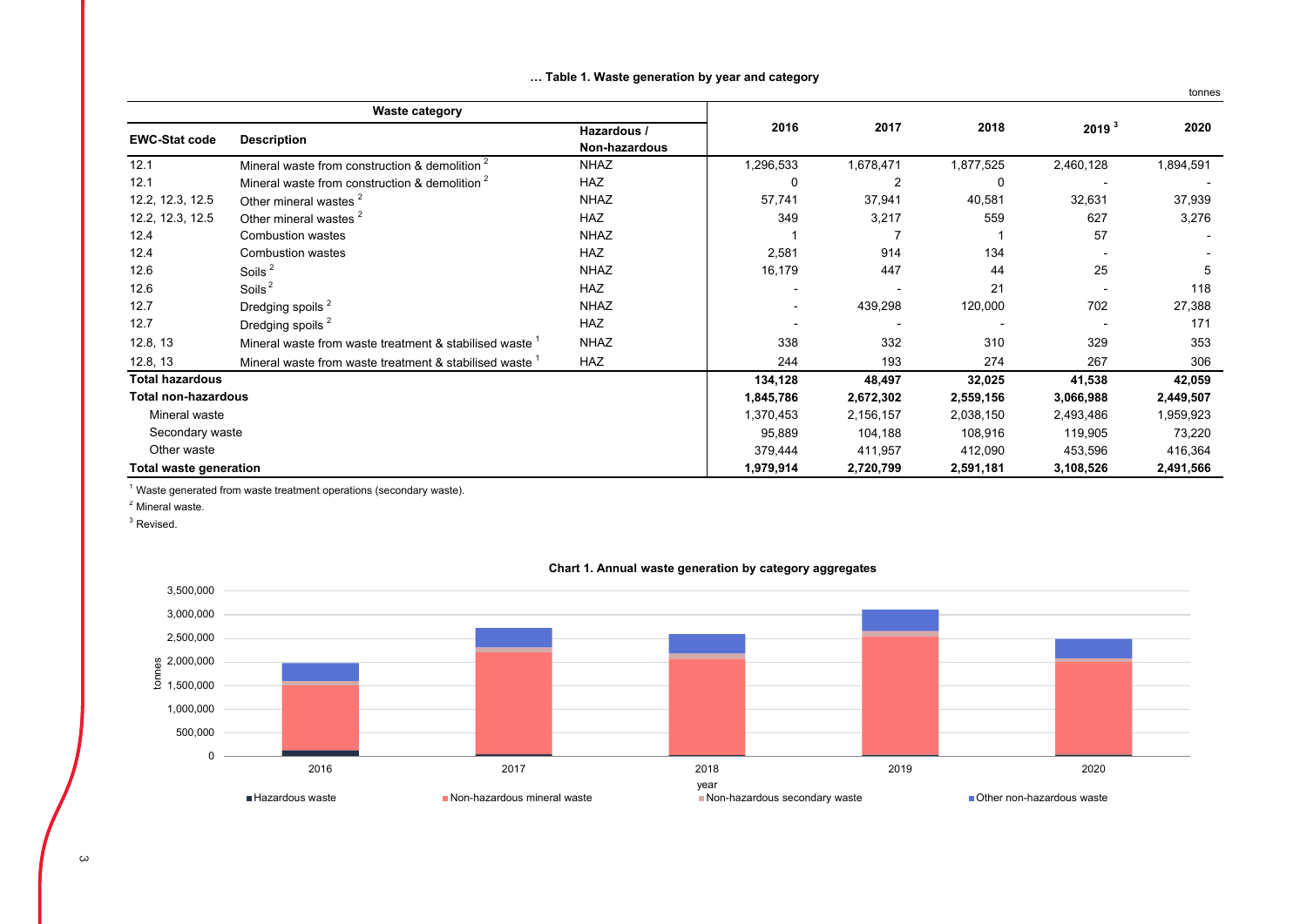|                                   |                              |           |           |                          |                   | tonnes    |
|-----------------------------------|------------------------------|-----------|-----------|--------------------------|-------------------|-----------|
| Waste treatment operation         | <b>Location of treatment</b> | 2016      | 2017      | 2018                     | 2019 <sup>2</sup> | 2020      |
| <b>Disposal - Landfill</b>        | Malta                        | 264,206   | 290,521   | 297,523                  | 314,714           | 303,917   |
|                                   | Other countries              | 220       | 14,749    | 11,771                   | 49,111            | 18,759    |
|                                   | Malta                        | 5,451     | 5,322     | 4,960                    | 5,099             | 6,011     |
| <b>Disposal - Incineration</b>    | Other countries              | 90        | 1,488     | 1,058                    | 1,992             | 3,013     |
|                                   | Malta                        | 16,000    | 425,000   | 120,000                  |                   | 26,908    |
| Disposal - Other <sup>1</sup>     | Other countries              | 59        | ٠         | $\overline{\phantom{a}}$ |                   |           |
|                                   | Malta                        |           |           |                          |                   |           |
| <b>Recovery - Energy recovery</b> | Other countries              | 973       | 746       | 161                      |                   | 43        |
|                                   | Malta                        | 198,291   | 317,682   | 395,626                  | 819,544           | 696,190   |
| <b>Recovery - Recycling</b>       | Other countries              | 175,927   | 102,757   | 108,876                  | 86,946            | 89,516    |
|                                   | Malta                        | 889,488   | 1,292,429 | 1,407,245                | 1,661,710         | 1,166,581 |
| <b>Recovery - Backfilling</b>     | Other countries              |           |           |                          |                   |           |
| <b>Total waste treatment</b>      |                              | 1,550,706 | 2,450,694 | 2,347,220                | 2,939,116         | 2,310,937 |

### **Table 2. Waste treatment by year, type of operation and location**

 $1$  In Malta this waste treatment comprises disposal of inert mineral waste and dredging spoils at sea.

 $2$  Revised.



## **Chart 2. Annual waste treatment by type of operation**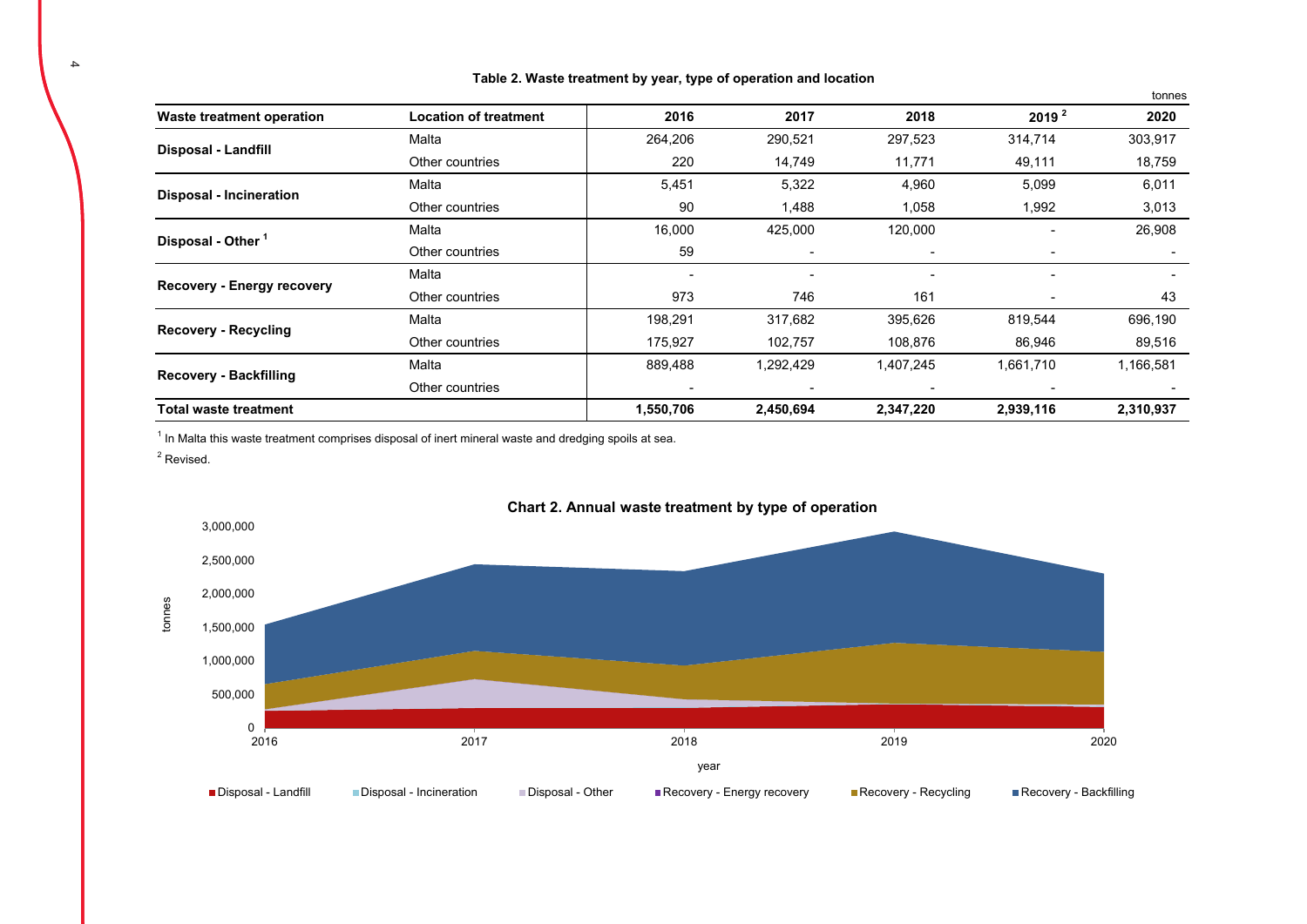|  |  |  |  |  |  |  | Table 3. Waste input by year, facility and waste category |  |  |  |  |  |
|--|--|--|--|--|--|--|-----------------------------------------------------------|--|--|--|--|--|
|--|--|--|--|--|--|--|-----------------------------------------------------------|--|--|--|--|--|

|                                  |                                                                      |                              |                |                |                          |                          | tonnes      |
|----------------------------------|----------------------------------------------------------------------|------------------------------|----------------|----------------|--------------------------|--------------------------|-------------|
|                                  | <b>Waste category</b>                                                |                              |                |                |                          |                          |             |
| <b>EWC-Stat code Description</b> |                                                                      | Hazardous /<br>Non-hazardous | 2016           | 2017           | 2018                     | 2019                     | 2020        |
|                                  | Tal-Kus (Gozo) waste transfer station 1                              |                              |                |                |                          |                          |             |
| 6.3                              | Metallic wastes, mixed                                               | <b>NHAZ</b>                  | 6              | 1              | 0                        | $\overline{7}$           | 10          |
| 7.1                              | Glass wastes                                                         | NHAZ                         | 621            | 883            | 949                      | 1,061                    | 895         |
| 7.2                              | Paper and cardboard wastes                                           | NHAZ                         | 254            | 785            | 243                      | 162                      | 180         |
| 7.3                              | <b>Rubber wastes</b>                                                 | NHAZ                         | 101            | 115            | 118                      | 128                      | 123         |
| 7.4                              | <b>Plastic wastes</b>                                                | NHAZ                         | 6              | 4              | 24                       | 92                       | 100         |
| 7.5                              | Wood wastes                                                          | NHAZ                         | 182            | 308            | 259                      | 374                      | 18          |
| 7.6                              | <b>Textile wastes</b>                                                | NHAZ                         |                |                | 1                        |                          |             |
|                                  | 8 (excl. 8.1, 8.41) Discarded equipment                              | <b>HAZ</b>                   | 0              | 2              |                          |                          |             |
| 9.1                              | Animal and mixed food waste                                          | <b>NHAZ</b>                  | 365            | 1,449          | 1,549                    | 1,858                    | 1,782       |
| 9.2                              | Vegetal wastes                                                       | <b>NHAZ</b>                  | 299            | 579            | 600                      | 639                      | 424         |
| 10.1                             | Household and similar wastes                                         | NHAZ                         | 10,353         | 10,621         | 11,186                   | 11,043                   | 10,948      |
| 10.2                             | Mixed and undifferentiated materials                                 | NHAZ                         | 1,246          | 1,932          | 2,098                    | 2,245                    | 2,287       |
| 11                               | Common sludges                                                       | <b>NHAZ</b>                  | 184            |                |                          |                          |             |
| <b>Total</b>                     |                                                                      |                              | 13,619         | 16,679         | 17,025                   | 17,609                   | 16,766      |
|                                  | Malta North Mechanical Biological Treatment (MBT) plant <sup>2</sup> |                              |                |                |                          |                          |             |
| 6.1                              | Metallic wastes, ferrous                                             | <b>NHAZ</b>                  |                | 449            |                          |                          | 114         |
| 6.2                              | Metallic wastes, non-ferrous                                         | <b>NHAZ</b>                  |                | 6              |                          |                          |             |
| 6.3                              | Metallic wastes, mixed                                               | NHAZ                         |                | 84             | 170                      | 137                      | 169         |
| 7.1                              | Glass wastes                                                         | <b>NHAZ</b>                  |                | 2,033          |                          | 35                       |             |
| 7.2                              | Paper and cardboard wastes                                           | NHAZ                         | 1              | 1,434          | 1,739                    | 2,144                    | 2,171       |
| 7.3                              | <b>Rubber wastes</b>                                                 |                              |                |                |                          |                          | 2           |
| 7.4                              | <b>Plastic wastes</b>                                                | <b>NHAZ</b>                  |                | 442            | 487                      | 379                      | 596         |
| 7.5                              | Wood wastes                                                          | <b>NHAZ</b>                  | 1,084          | 1,395          |                          |                          |             |
| 9.1                              | Animal and mixed food waste                                          | <b>NHAZ</b>                  |                | 344            | $\overline{\phantom{a}}$ | 3,204                    | 26,418      |
| 9.2                              | Vegetal wastes                                                       | <b>NHAZ</b>                  | 17             | 3              |                          |                          | $\mathbf 0$ |
| 9.3                              | Animal faeces, urine and manure                                      | <b>NHAZ</b>                  | 6,523          | 4,922          | 6,233                    | 6,113                    | 5,133       |
| 10.1                             | Household and similar wastes                                         | <b>NHAZ</b>                  | 48,719         | 51,843         | 60,189                   | 38,328                   | 14,231      |
| 10.2                             | Mixed and undifferentiated materials                                 | <b>NHAZ</b>                  | 144            | 12,603         | 21,422                   | 28,548                   | 23,239      |
| 10.3                             | Sorting residues <sup>3</sup>                                        | <b>NHAZ</b>                  |                | 69             |                          |                          | 4,056       |
| 11                               | Common sludges                                                       | <b>NHAZ</b>                  | 465            |                |                          |                          |             |
| <b>Total</b>                     |                                                                      |                              | 56,952         | 75,628         | 90,240                   | 78,888                   | 76,130      |
|                                  |                                                                      |                              |                |                |                          |                          |             |
|                                  | Sant' Antnin Waste Treatment Plant (SAWTP) <sup>4</sup>              |                              |                |                |                          |                          |             |
| 6.1                              | Metallic wastes, ferrous                                             | NHAZ                         | 168            |                | 27                       |                          | 246         |
| 6.2                              | Metallic wastes, non-ferrous                                         | <b>NHAZ</b>                  | 12             | 2              | 1                        |                          |             |
| 6.3                              | Metallic wastes, mixed                                               | <b>NHAZ</b>                  | 240            | 103            | 62                       | 68                       | 74          |
| 7.1                              | Glass wastes                                                         | <b>NHAZ</b>                  | 2,185          | 4,038          | 6,751                    | 8,421                    | 6,984       |
| 7.2                              | Paper and cardboard wastes                                           | <b>NHAZ</b>                  | 2,137          | 817            | 217                      | 261                      | 247         |
| 7.4                              | Plastic wastes                                                       | <b>NHAZ</b>                  | 793            | 342            | 185                      | 352                      | 258         |
|                                  | 8 (excl. 8.1, 8.41) Discarded equipment                              | <b>NHAZ</b>                  | $\overline{7}$ | $\overline{7}$ | $\overline{\phantom{a}}$ | $\overline{\phantom{a}}$ | 4           |
| 9.1                              | Animal and mixed food waste                                          | <b>NHAZ</b>                  | 2,184          | 2,701          | 7.460                    | 24,085                   | 537         |
| 9.2                              | Vegetal wastes                                                       | <b>NHAZ</b>                  | 347            | 54             | 57                       | 9                        |             |
| 10.1                             | Household and similar wastes                                         | <b>NHAZ</b>                  | 46,745         | 49,540         | 48,630                   | 28,806                   | 212         |
| 10.2                             | Mixed and undifferentiated materials                                 | <b>NHAZ</b>                  | 16,070         | 6,361          | 335                      | 1,924                    | 4,619       |
| 10.3                             | Sorting residues <sup>3</sup>                                        | <b>NHAZ</b>                  | $\overline{2}$ |                |                          |                          |             |
| <b>Total</b>                     |                                                                      |                              | 70,890         | 63,965         | 63,725                   | 63,928                   | 13,181      |

<sup>1</sup> Tal-Kus waste transfer station started operations in March 2016.<br><sup>2</sup> Malta North MBT plant started operations in December 2015.<br><sup>3</sup> Waste generated from waste treatment operations (secondary waste).<br><sup>4</sup> In May 2017 the digestion plant at SAWTP underwent repair works and so certain waste categories were diverted to other facilities.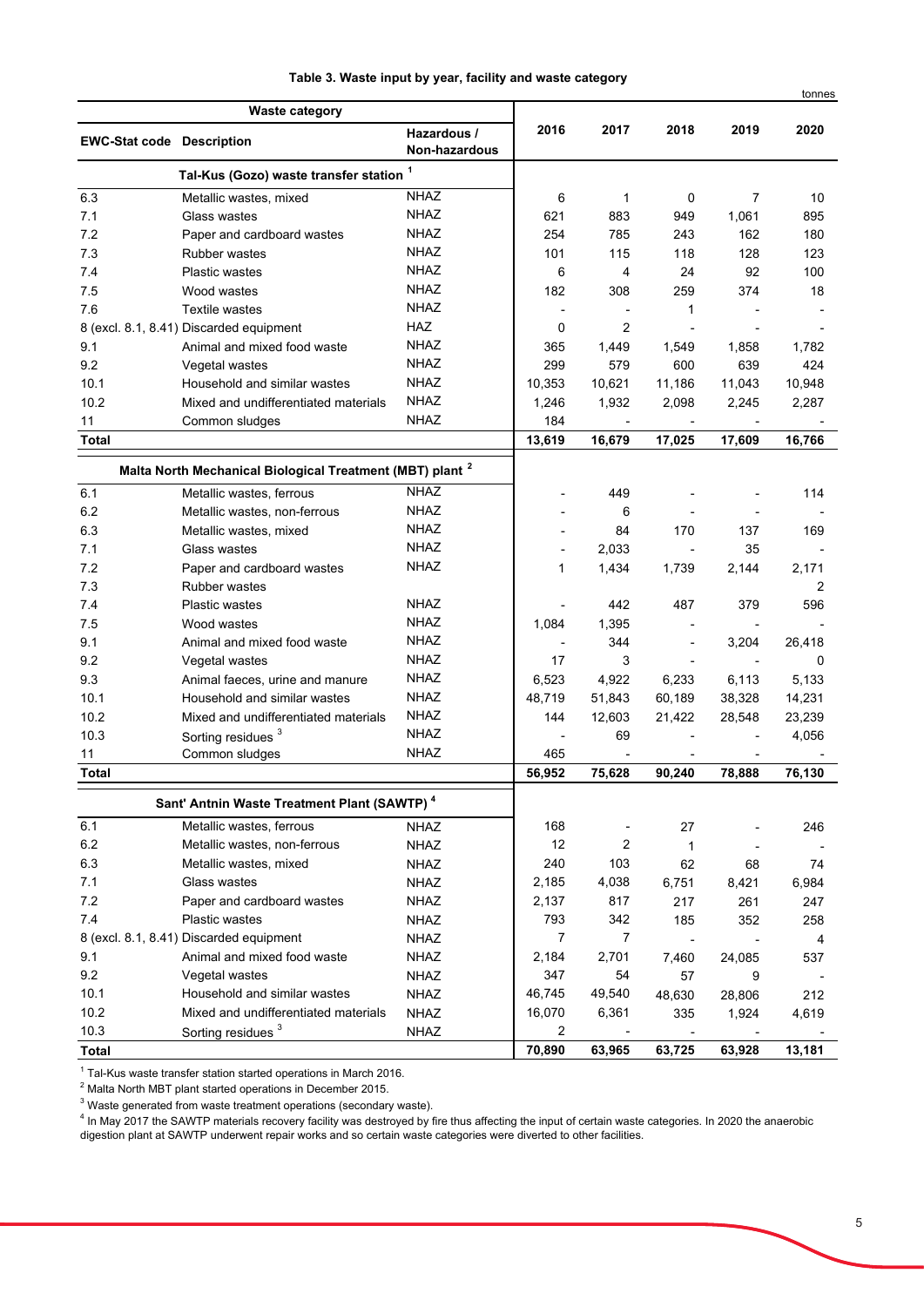| Table 4. Għallis landfill - waste landfilled by year and category |  |  |
|-------------------------------------------------------------------|--|--|
|-------------------------------------------------------------------|--|--|

|                      |                                                           |         |         |         |         | tonnes  |
|----------------------|-----------------------------------------------------------|---------|---------|---------|---------|---------|
|                      | <b>Waste category</b>                                     | 2016    | 2017    | 2018    | 2019    | 2020    |
| <b>EWC-Stat code</b> | <b>Description</b>                                        |         |         |         |         |         |
| 1.2                  | Acid, alkaline or saline wastes                           | 14      | 33      | 3       |         |         |
| 1.4, 2, 3.1          | <b>Chemical wastes</b>                                    | 579     | 486     | 465     | 626     | 511     |
| 3.3                  | Sludges & liquid wastes from waste treatment <sup>1</sup> | 7,118   | 9,516   | 9,931   | 11,402  | 3,898   |
| 6.2                  | Metallic wastes, non-ferrous                              | 5       | 15      | 1       |         |         |
| 6.3                  | Metallic wastes, mixed                                    |         |         | 0       |         |         |
| 7.1                  | Glass wastes                                              | 29      | 70      | 248     | 287     | 290     |
| 7.2                  | Paper and cardboard wastes                                | 32      | 11      | 1       | 1       | 3       |
| 7.4                  | <b>Plastic wastes</b>                                     | 39      | 139     | 107     | 80      | 46      |
| 7.5                  | Wood wastes                                               | 8,829   | 6,199   | 9,388   | 9,740   | 10,125  |
| 7.6                  | <b>Textile wastes</b>                                     | 316     | 150     | 32      | 9       | 18      |
| 8 (excl. 8.1, 8.41)  | Discarded equipment                                       | 45      | 87      | 134     | 198     | 138     |
| 9.1                  | Animal and mixed food waste                               |         | 67      | 109     | 115     | 20      |
| 9.2                  | Vegetal wastes                                            | 4,166   | 3,698   | 4,345   | 6,333   | 5,329   |
| 9.3                  | Animal faeces, urine and manure                           | 2,439   | 3,225   | 3,735   | 4,494   | 4,337   |
| 10.1                 | Household and similar wastes                              | 128,343 | 142,978 | 138,884 | 168,922 | 214,322 |
| 10.2                 | Mixed and undifferentiated materials                      | 185     | 543     | 217     | 148     | 133     |
| 10.3                 | Sorting residues <sup>1</sup>                             | 73.450  | 85.774  | 98.674  | 77,410  | 24,113  |
| 11                   | Common sludges                                            | 38,020  | 36,609  | 30,493  | 33,800  | 39,791  |
| 12.1                 | Mineral waste from construction & demolition <sup>2</sup> | 260     | 152     | 123     | 9       | 12      |
| 12.2, 12.3, 12.5     | Other mineral wastes <sup>2</sup>                         |         |         | 280     | 91      | 1       |
| 12.6                 | Soils <sup>2</sup>                                        |         | 438     | 44      | 19      |         |
| 12.7                 | Dredging spoils <sup>2</sup>                              |         |         |         | 702     | 480     |
| 12.8, 13             | Mineral waste from waste treatment & stabilised waste     | 338     | 332     | 310     | 329     | 353     |
| <b>Total</b>         |                                                           | 264,206 | 290,521 | 297,523 | 314,714 | 303,917 |

 $1$  Waste generated from waste treatment operations (secondary waste).

<sup>2</sup> Mineral waste.

Note: All waste input into Għallis landfill is non-hazardous.

|                            |                                      |                              |       |       |                |                   | tonnes   |
|----------------------------|--------------------------------------|------------------------------|-------|-------|----------------|-------------------|----------|
|                            | <b>Waste category</b>                |                              |       |       |                |                   |          |
| <b>EWC-Stat code</b>       | <b>Description</b>                   | Hazardous /<br>Non-hazardous | 2016  | 2017  | 2018           | 2019 <sup>2</sup> | 2020     |
| 1.1                        | Spent solvents                       | <b>HAZ</b>                   |       |       | $\overline{2}$ |                   |          |
| 1.3                        | Used oils                            | <b>HAZ</b>                   | 2     |       |                | 14.26             | 2.32     |
| 1.4, 2, 3.1                | <b>Chemical wastes</b>               | <b>NHAZ</b>                  | 44    | 47    | 50             | 43                | 35       |
| 1.4, 2, 3.1                | <b>Chemical wastes</b>               | <b>HAZ</b>                   | 73    | 62    | 67             | 46                | 36       |
| 5                          | Health care and biological wastes    | <b>NHAZ</b>                  |       |       |                |                   | 0        |
| 5                          | Health care and biological wastes    | <b>HAZ</b>                   | 402   | 417   | 448            | 429               | 603      |
| 7.2                        | Paper and cardboard wastes           | <b>NHAZ</b>                  |       | 3     |                | 4                 | 61       |
| 7.6                        | Textile wastes                       | <b>NHAZ</b>                  |       |       |                |                   | $\Omega$ |
| 9.1                        | Animal and mixed food waste          | <b>NHAZ</b>                  | 4,928 | 4,793 | 4,385          | 4,541             | 5,271    |
| 9.2                        | Vegetal wastes                       | <b>NHAZ</b>                  |       |       | $\Omega$       |                   | 0        |
| 10.2                       | Mixed and undifferentiated materials | <b>NHAZ</b>                  | 2     | 1     | $\Omega$       | 19                | $\Omega$ |
| 10.2                       | Mixed and undifferentiated materials | <b>HAZ</b>                   |       |       | 7              | $\overline{2}$    |          |
| 10.3                       | Sorting residues <sup>1</sup>        | <b>NHAZ</b>                  |       |       |                |                   |          |
| <b>Total hazardous</b>     |                                      |                              | 477   | 478   | 524            | 490               | 642      |
| <b>Total non-hazardous</b> |                                      |                              | 4,974 | 4,844 | 4,435          | 4,608             | 5,369    |
| <b>Total</b>               |                                      |                              | 5,451 | 5,322 | 4,960          | 5,099             | 6,011    |

## **Table 5. Marsa Thermal Treatment Facility - waste incinerated by year and category**

 $^{\text{\tiny{\textsf{1}}}}$  Waste generated from waste treatment operations (secondary waste).

<sup>2</sup> Revised.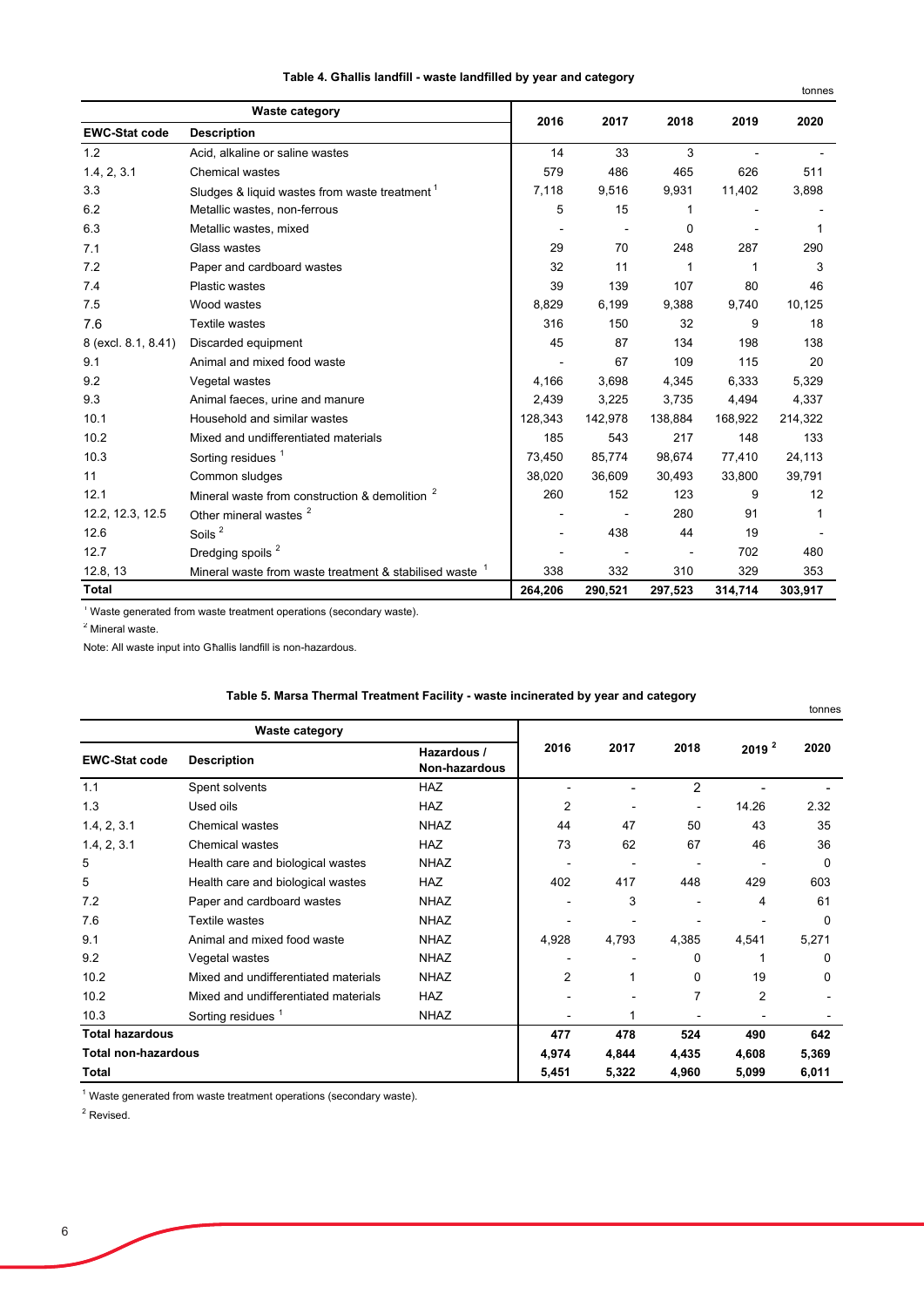| Table 6. Inert mineral waste treatment in Malta by year, category and treatment operation |  |  |  |
|-------------------------------------------------------------------------------------------|--|--|--|
|-------------------------------------------------------------------------------------------|--|--|--|

tonnes

|                      | <b>Waste category</b>                          | Waste treatment         |                |           |           |                          |           |  |
|----------------------|------------------------------------------------|-------------------------|----------------|-----------|-----------|--------------------------|-----------|--|
| <b>EWC-Stat code</b> | <b>Description</b>                             | operation               | 2016           | 2017      | 2018      | 2019 <sup>3</sup>        | 2020      |  |
| 12.1                 | Mineral waste from construction and demolition | Backfilling in quarries | 831.747        | 1.254.495 | 1,366,953 | 1.629.187                | 1,128,662 |  |
| 12.1                 | Mineral waste from construction and demolition | Recycling               | 198.291        | 314.224   | 392.847   | 816,670                  | 692,613   |  |
| 12.2, 12.3, 12.5     | Other mineral wastes 1                         | Backfilling in quarries | 57.741         | 37.934    | 40.292    | 32.524                   | 37.919    |  |
| 12.6                 | Soils <sup>2</sup>                             | Disposal at sea         | 16.000         |           |           |                          |           |  |
| 12.7                 | Dredging spoils                                | Disposal at sea         | $\blacksquare$ | 425.000   | 120,000   | $\overline{\phantom{a}}$ | 26,908    |  |
| <b>Total</b>         |                                                |                         | 1,103,778      | 2,031,653 | 1,920,092 | 2,478,380                | 1,886,102 |  |

 $1$  Estimated value for backfilling of mineral waste generated by softstone quarrying (see methodological note 10).

 $2$  This category refers to inert mineral waste from excavation.

 $3$  Revised.

Note: All waste categories included in this table are non-hazardous.



### **Chart 3. Annual inert mineral waste treatment in Malta by treatment operation**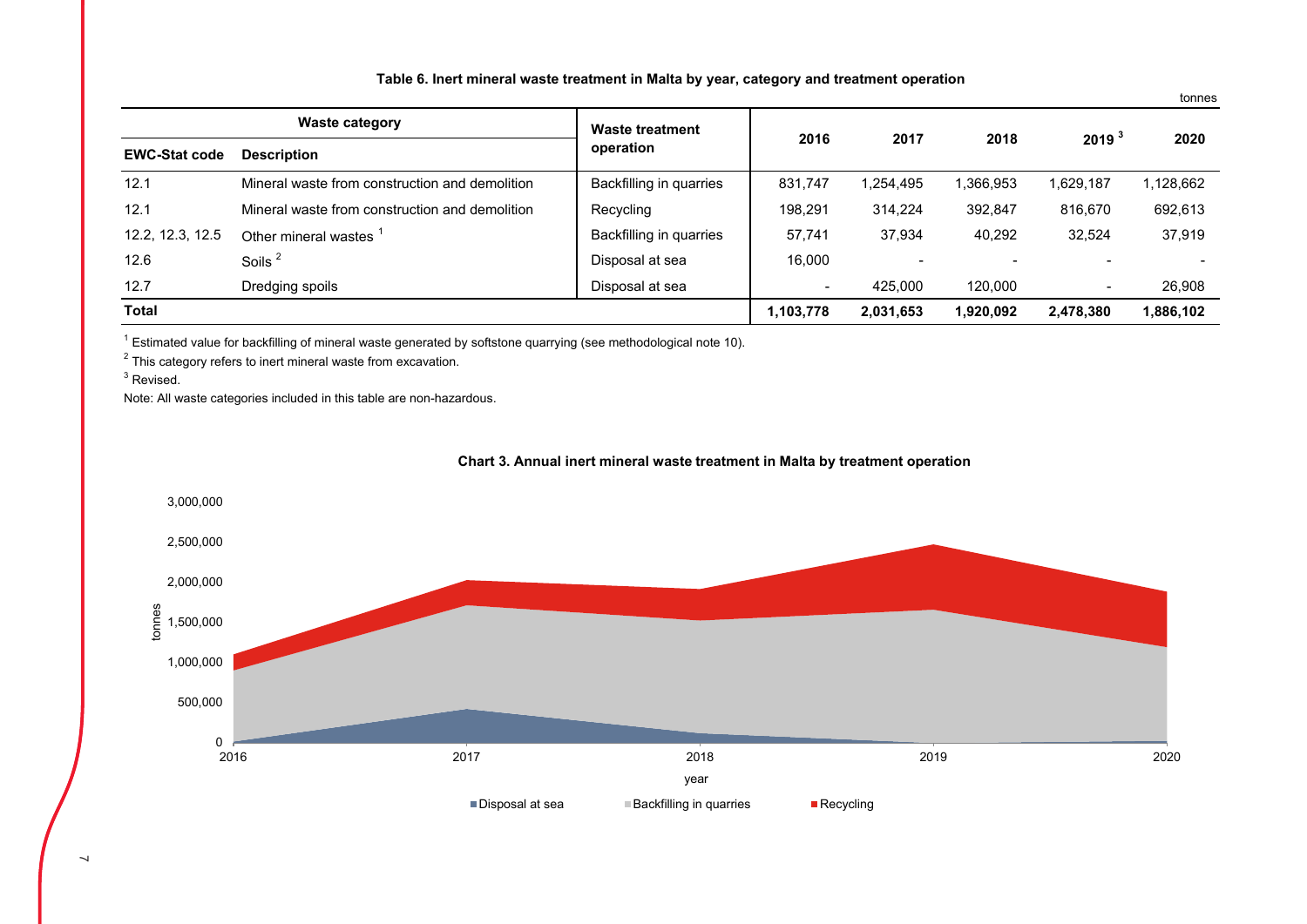**Table 7. Separate collection of waste fractions by year, type of collection and material** 

|                                           |                              |        |                          |                          |            | tonnes         |
|-------------------------------------------|------------------------------|--------|--------------------------|--------------------------|------------|----------------|
| <b>Material</b>                           | Hazardous /<br>Non-hazardous | 2016   | 2017                     | 2018                     | 2019       | 2020           |
| <b>Bring-in sites</b>                     |                              |        |                          |                          |            |                |
| Paper and cardboard                       | <b>NHAZ</b>                  | 646    | 630                      | 685                      | 828        | 887            |
| Plastic                                   | <b>NHAZ</b>                  | 484    | 449                      | 456                      | 411        | 521            |
| Cans                                      | <b>NHAZ</b>                  | 169    | 137                      | 148                      | 124        | 168            |
| Glass                                     | <b>NHAZ</b>                  | 1,893  | 2,126                    | 2,369                    | 2,377      | 1,993          |
| Mixed paper, plastic, cans, glass         | <b>NHAZ</b>                  | 293    | 509                      | 559                      | 353        | 245            |
| <b>Total</b>                              |                              | 3,486  | 3,852                    | 4,218                    | 4,093      | 3,814          |
| <b>Civic amenity sites</b>                |                              |        |                          |                          |            |                |
| <b>Tyres</b>                              | <b>NHAZ</b>                  | 147    | 128                      | 137                      | 215        | 271            |
| Mixed construction and demolition wastes  | <b>NHAZ</b>                  | 11,438 | 8,966                    | 10,670                   | 11,172     | 13,661         |
| Paper and cardboard                       | <b>NHAZ</b>                  | 889    | 802                      | 947                      | 1,075      | 1,093          |
| Glass                                     | <b>NHAZ</b>                  | 161    | 163                      | 162                      | 237        | 248            |
| Wood                                      | <b>NHAZ</b>                  | 5,648  | 5,157                    | 6,096                    | 6,224      | 6,439          |
| Plastics                                  | <b>NHAZ</b>                  | 179    | 144                      | 184                      | 206        | 242            |
| <b>Metals</b>                             | <b>NHAZ</b>                  | 1,309  | 955                      | 1,067                    | 1,149      | 1,272          |
| Biodegradable waste                       | <b>NHAZ</b>                  | 1,518  | 1,361                    | 1,449                    | 1,733      | 1,618          |
| <b>Bulky waste</b>                        | <b>NHAZ</b>                  | 6,677  | 6,274                    | 8,116                    | 9,790      | 9,726          |
| Organic waste                             | <b>NHAZ</b>                  |        | 20                       | 16                       | 20         | 24             |
| Compost <sup>1</sup>                      | <b>NHAZ</b>                  |        | 18                       |                          |            |                |
| Clothes and textiles                      | <b>NHAZ</b>                  |        |                          |                          |            | 5              |
| Chemicals and gases                       | <b>HAZ</b>                   |        | $\overline{\phantom{a}}$ | $\overline{\phantom{a}}$ |            | $\overline{2}$ |
| Engine, gear and lubricating oils         | <b>HAZ</b>                   | 49     | 80                       | 55                       | 74         | 125            |
| Waste containing asbestos                 | <b>HAZ</b>                   | 136    | 73                       | 87                       | 99         | 104            |
| Wastes from human or animal healthcare    | <b>HAZ</b>                   | 8      | 8                        | 15                       | 18         | 11             |
| Waste electrical and electronic equipment | HAZ                          | 1,748  | 1,579                    | 1,309                    | 2,744      | 1,787          |
| Paints, inks, adhesives and resins        | <b>HAZ</b>                   | 28     | 77                       | 54                       | 69         | 107            |
| Printing toners and cartridges            | <b>HAZ</b>                   |        | 3                        | 11                       | 1          | 4              |
| Batteries and accumulators                | HAZ                          | 80     | 28                       | 15                       | 34         | 27             |
| <b>Total</b>                              |                              | 30,014 | 25,834                   | 30,392                   | 34,862     | 36,766         |
| Door-to-door collection from households   |                              |        |                          |                          |            |                |
| Paper, plastic, metals (grey/green bag)   | <b>NHAZ</b>                  | 16,620 | 19,183                   | 22,925                   | 30,622     | 29,074         |
| Glass                                     | <b>NHAZ</b>                  | 493    | 1,553                    | 1,962                    | 3,295      | 3,538          |
| Organic waste                             | <b>NHAZ</b>                  | 2,162  | 3,054                    | 7,381                    | 27,356 $2$ | 26,600         |

<sup>1</sup> Compost produced from green waste that was collected from the Ta' Qali Civic Amenity Site.

 $2$  First full calendar year during which nationwide organic waste collection took place.



#### **Chart 4. Annual separate collection of waste fractions by type of collection**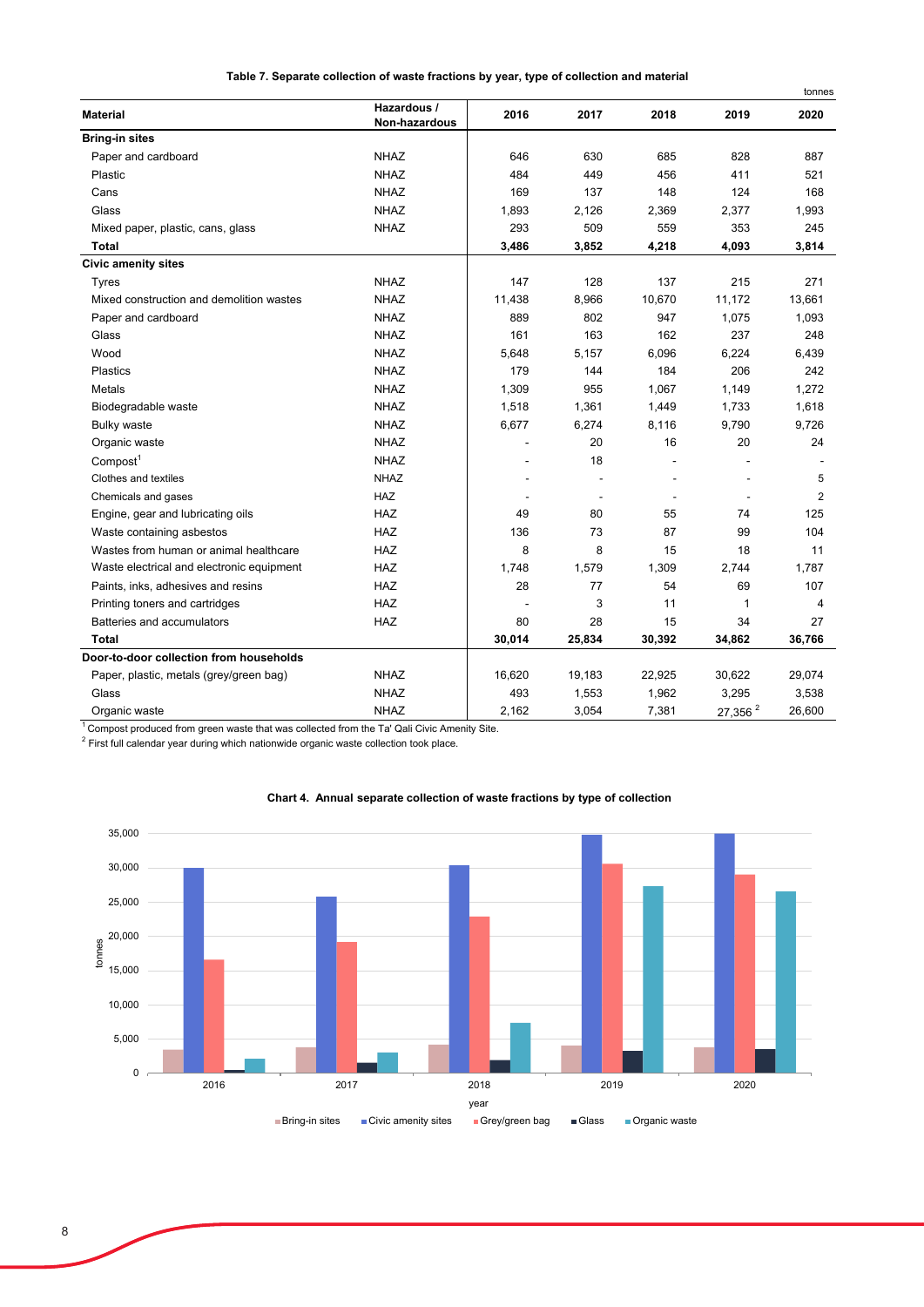#### **Methodological Notes**

- 1. Data which is presented in this News Release has been sourced from the administrative records of the Environment and Resources Authority (ERA), Transport Malta and WasteServ Malta Ltd.
- 2. Revisions have been made to 2019 data due to updated figures that were made available by data providers. In this release, 2020 data should be considered as provisional.
- 3. Waste generation figures shown in Table 1 are derived from records kept by the relevant entities about the waste inputs into waste management facilities. In this process, double counting for inter-facility transfers is eliminated, except for waste that is generated as a result of waste treatment processes (secondary waste).
- 4. Table 2 comprises a breakdown of waste that was treated in Malta and waste that was sent for treatment in other countries into six waste treatment categories. These are based upon the categories that are used for the reporting of the Waste Statistics Regulation to Eurostat. Waste that is held in temporary storage does not form part of these categories.
- 5. Waste items in Tables 1 and 3 to 6, are classified according to the Statistical European Waste Classification (EWC-Stat. Version 4): https://metadata.nso.gov.mt/classifications/European%20Waste%20Catalogue.pdf This classification has been published in the Waste Statistics Regulation 2150/2002 (WStatR) and is a substance-oriented nomenclature used to report waste generation and treatment data to Eurostat. Countries such as Malta, that collect data according to the European Waste Catalogue, can convert the data into EWC-Stat waste categories by means of the table of equivalence which is published in Annex 3 of the WStatR.
- 6. The discrepancies in the published data and the data that are available on the Eurostat website occur since data for all waste categories reported in this news release are in wet weight. For Eurostat reporting, sludges and dredging spoils are reported in dry weight. Differences may also result due to updates in the source data.
- 7. Totals for waste generation (Table 1) and treatment (Table 2) are not equal due to the storage of waste at certain waste treatment facilities. Moreover, Table 1 includes the intentional double counting of secondary waste generation from waste treatment activities.
- 8. Tables 1 and 2 comprise data from all waste management facilities and waste brokers that are permitted by ERA to operate in this sector. Comprehensive lists of these entities can be found on the ERA website as follows: **Waste management facilities:** https://era.org.mt/topic/permitted-waste-management-facilities **Quarries permitted to accept inert waste:** https://era.org.mt/topic/permitted-quarries **Waste brokers:** https://era.org.mt/topic/list-of-authorised-waste-brokers
- 9. In Table 2, Recovery Recycling taking place in Malta mainly comprises inert mineral waste. From 2017 onward small amounts of other materials were also recycled in Malta.
- 10. Waste generation and treatment data include estimates for the mineral waste that is generated by softstone quarrying. These are estimated at 30 per cent of the total volume of quarried material.
- 11. Definitions:
	- **Inert mineral waste managed in quarry sites:** Waste which mainly consists of stones, concrete, bricks, tiles and ceramics from construction and demolition. It also includes clean geological material from excavation works.
	- **Dredging spoils:** Mineral waste that originates from port maintenance activities and is made up of sediments excavated from the seabed.
	- **Bring-in sites**: Collection depots for clean source-segregated recyclable materials. Four types of materials are collected: glass, metals, plastic and paper/cardboard.
	- **Civic amenity sites**: Collection depots for the separate disposal of household bulky waste and recyclables. Up to 2020, there were six sites operated by WasteServ Malta Ltd.
	- **Door-to-door green/grey bag collection:** Collection of mixed paper, metals and plastics from households on pre-determined weekdays that has been taking place since 2011. Waste which is collected in this manner is sorted by material type in waste treatment facilities.
	- **Door-to-door glass waste collection**: Collection of glass waste from households usually held once a month and that has been taking place since 2014.
	- **Door-to-door organic waste collection**: Collection of organic waste from households on pre-determined weekdays. This collection started as a pilot project covering a limited number of localities in 2015 and was extended nation-wide as from the 31<sup>st</sup> October 2018.
	- **Recovery**: Any operation the principal result of which is waste serving a useful purpose by replacing other materials which would otherwise have been used to fulfil a particular function, or waste being prepared to fulfil that function, in the plant or in the wider economy.